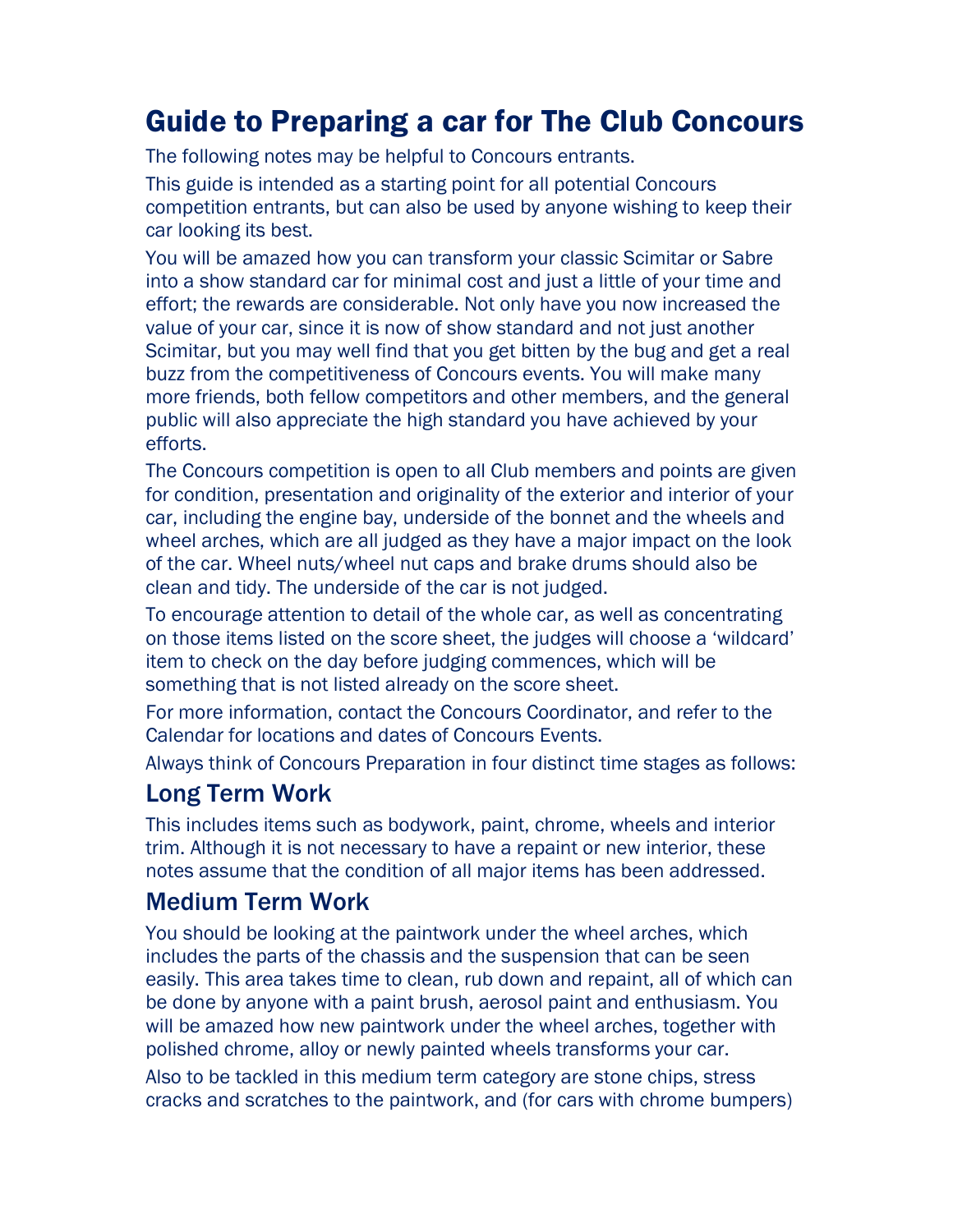the removal of front and rear bumpers to clean, polish or repaint the rear and the repainting of the bumper brackets. It is always worth replacing any fastenings with new plated ones when doing this type of preparation as it makes a significant difference to the visual impact.

Time spent tidying up the door opening/shut areas is well worthwhile; clean, repaint, polish, paying particular attention to polishing door catches and kick plates. If the latter are badly scratched it may be better to replace them altogether.

The boot or rear storage wells should also be inspected and cleaned and repainted. The tools, spanners, jacks, wheel brace, etc. should be cleaned and repainted as they will also be judged. The tools may need a new tool roll to present them at their best.

All this detail work, which almost certainly will include some paintwork (most can be brush painted) will take time, so aim to start the work several weeks before the first event.

#### Two Weeks Before the Event

The two main areas in this section are the interior and the polishing of the exterior.

Interior cleaning includes the cleaning of the upholstery and the carpets.

There are lots of products on the market that are excellent at bringing tired cloth, leather and carpets to near their original condition.

Do not forget all the little nooks and crannies where dust and dirt collects – you can be sure that the judge will find them.

Specialist glass cleaning materials really make a difference – use them inside and out.

Use rubber cleaners around the window and door seals and on the pedal rubbers plus heel rubbers on the carpets. Caution; do not drive the car with cleaning/polishing product on the pedals or heel mat as they could be slippery!

It is a good idea to cover up the seats and carpets when cleaned if you are using the car prior to the show.

When dealing with the exterior it may be necessary to 'T-cut' or buff-polish the paint prior to applying polish to the paintwork. There are several excellent polishes on the market that bring the paintwork to Concours standard with that extra shine.

Chrome/bright-work and all exterior rubber should be cleaned at this time, taking care to remove any remaining polish from awkward corners, such as the grill and around the letters and badges.

Wheels are easier to clean if removed from the car. This is best left until as near the show day as possible. Clean, highly polished wheels are another important scoring point of the car. Tyres can be brought to life with one of